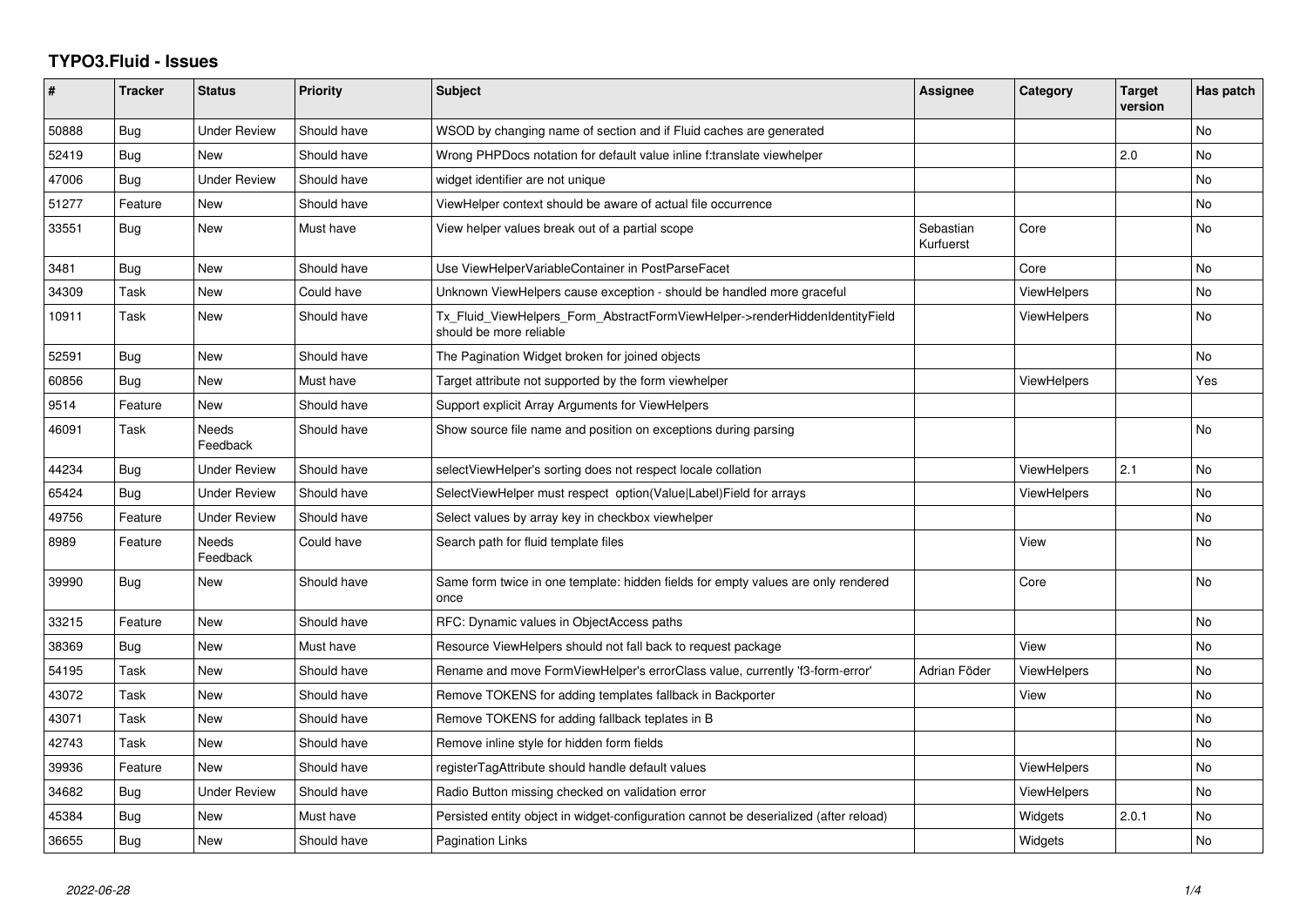| #     | <b>Tracker</b> | <b>Status</b>       | <b>Priority</b>      | <b>Subject</b>                                                                                       | <b>Assignee</b>              | Category           | <b>Target</b><br>version | Has patch |
|-------|----------------|---------------------|----------------------|------------------------------------------------------------------------------------------------------|------------------------------|--------------------|--------------------------|-----------|
| 53806 | Bug            | <b>Under Review</b> | Should have          | Paginate widget maximumNumberOfLinks rendering wrong number of links                                 | <b>Bastian</b><br>Waidelich  | Widgets            |                          | No        |
| 60271 | Feature        | New                 | Should have          | Paginate viewhelper, should also support arrays                                                      |                              |                    |                          | No        |
| 5933  | Feature        | Accepted            | Should have          | Optional section rendering                                                                           | Sebastian<br>Kurfuerst       | ViewHelpers        |                          | No        |
| 36559 | Feature        | New                 | Could have           | New widget progress bar                                                                              |                              |                    |                          | Yes       |
| 40064 | <b>Bug</b>     | New                 | Must have            | Multiselect is not getting persisted                                                                 |                              | ViewHelpers        |                          | No        |
| 33628 | Bug            | Needs<br>Feedback   | Must have            | Multicheckboxes (multiselect) for Collections don't work                                             | Christian Müller             | <b>ViewHelpers</b> |                          | No        |
| 42397 | Feature        | New                 | Should have          | Missing viewhelper for general links                                                                 |                              |                    |                          | No        |
| 40998 | Bug            | <b>Under Review</b> | Should have          | Missing parent request namespaces in form field name prefix                                          | Sebastian<br>Kurfuerst       | ViewHelpers        | 1.1.1                    | No        |
| 28549 | Bug            | New                 | Should have          | make widgets cacheable, i.e. not implement childnodeaccess interface                                 |                              |                    |                          | No        |
| 30555 | Feature        | New                 | Could have           | Make TagBuilder more extensible                                                                      |                              | Core               |                          | No        |
| 26658 | Task           | New                 | Won't have this time | Make Form ViewHelpers consistent                                                                     |                              | ViewHelpers        |                          | No        |
| 27607 | Bug            | New                 | Must have            | Make Fluid comparisons work when first element is STRING, second is NULL.                            |                              | Core               |                          | No        |
| 33394 | Feature        | Needs<br>Feedback   | Should have          | Logical expression parser for BooleanNode                                                            | <b>Tobias Liebig</b>         | Core               |                          | No        |
| 51100 | Feature        | New                 | Must have            | Links with absolute URI should have the option of URI Scheme                                         |                              | ViewHelpers        |                          | No        |
| 8491  | Task           | Needs<br>Feedback   | Should have          | link.action and uri.action differ in absolute argument                                               | Karsten<br>Dambekalns        | ViewHelpers        |                          | No        |
| 37095 | Feature        | New                 | Should have          | It should be possible to set a different template on a Fluid TemplateView inside an<br>action        | Christopher<br><b>Hlubek</b> |                    |                          | No        |
| 55008 | Bug            | <b>Under Review</b> | Should have          | Interceptors should be used in Partials                                                              | Christian Müller             |                    |                          | No        |
| 57885 | Bug            | New                 | Must have            | Inputs are cleared from a second form if the first form produced a vallidation error                 |                              |                    |                          | No        |
| 56237 | Task           | New                 | Should have          | in-line (Condition) View Helpers should not evaluate on parsing                                      |                              |                    |                          | No        |
| 28553 | Bug            | New                 | Should have          | improve XHProf test setup                                                                            |                              |                    |                          | No        |
| 4704  | Feature        | New                 | Should have          | Improve parsing exception messages                                                                   |                              | Core               |                          |           |
| 32035 | Task           | New                 | Should have          | Improve fluid error messages                                                                         |                              | Core               |                          | Yes       |
| 59057 | <b>Bug</b>     | <b>Under Review</b> | Must have            | Hidden empty value fields shoud be disabled when related field is disabled                           | Bastian<br>Waidelich         | ViewHelpers        |                          | No        |
| 45394 | Task           | New                 | Should have          | Forwardport Unit test for standalone view                                                            |                              | View               |                          | No        |
| 5636  | Task           | <b>Under Review</b> | Must have            | Form_RadioViewHelper and CheckBoxViewHelper miss check for existing object<br>before it is accessed. |                              |                    |                          | No        |
| 58862 | Bug            | Needs<br>Feedback   | Should have          | FormViewHelper doesn't accept NULL as value for \$arguments                                          | Bastian<br>Waidelich         | ViewHelpers        |                          | Yes       |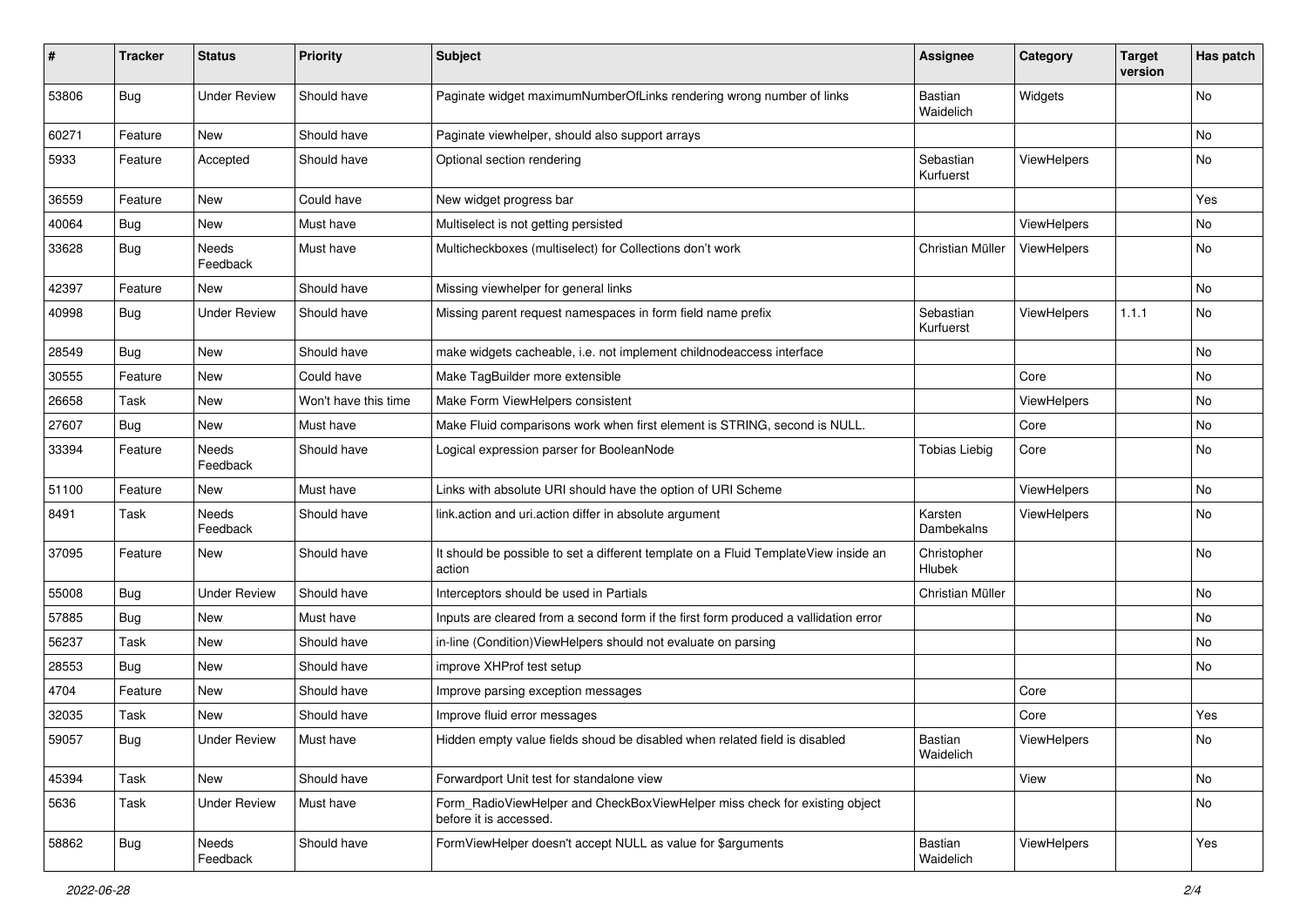| ∦     | <b>Tracker</b> | <b>Status</b>            | <b>Priority</b>      | <b>Subject</b>                                                                      | <b>Assignee</b>             | Category    | <b>Target</b><br>version | Has patch |
|-------|----------------|--------------------------|----------------------|-------------------------------------------------------------------------------------|-----------------------------|-------------|--------------------------|-----------|
| 47669 | Task           | New                      | Should have          | FormViewHelper does not define the default request method                           |                             |             |                          | No        |
| 58983 | Bug            | New                      | Should have          | format.date does not respect linebreaks and throws exception                        |                             |             |                          | No        |
| 8648  | Bug            | New                      | Should have          | format.crop ViewHelper should support all features of the crop stdWrap function     |                             | ViewHelpers |                          | No        |
| 49038 | Bug            | <b>New</b>               | Must have            | form.select does not select the first item if prependOptionValue is used            |                             |             |                          | No        |
| 9005  | Feature        | Accepted                 | Could have           | Fluid Template Analyzer (FTA)                                                       | Sebastian<br>Kurfuerst      |             |                          |           |
| 10472 | Feature        | New                      | Could have           | Fluid Standalone distribution                                                       |                             | Core        |                          | No        |
| 37619 | Bug            | New                      | Should have          | Fatal Error when using variable in name attribute of Section ViewHelper             |                             | ViewHelpers |                          | No        |
| 31955 | Feature        | <b>New</b>               | Should have          | f:uri.widget                                                                        |                             | Widgets     |                          | No        |
| 58921 | <b>Bug</b>     | New                      | Should have          | f:form.* VHs crash if NOT inside f:form but followed by f:form                      |                             |             |                          | No        |
| 49600 | Bug            | New                      | Should have          | f:form tag shown as a HTML on frontend                                              |                             | ViewHelpers |                          | No.       |
| 62346 | Feature        | New                      | Could have           | f:comment should have high precende                                                 |                             | Core        | 3.x                      | No        |
| 45153 | Feature        | New                      | Should have          | f:be.menus.actionMenuItem - Detection of the current select option is insufficient  |                             |             |                          | No        |
| 52536 | Bug            | <b>Under Review</b>      | Should have          | Errorclass not set if no property-attribute set                                     |                             |             |                          |           |
| 13045 | Bug            | New                      | Should have          | Entity decode of strings are different between if-conditions and output of variable |                             |             |                          |           |
| 46289 | Bug            | Needs<br>Feedback        | Should have          | Enable Escaping Interceptor in XML request format                                   |                             | View        | 2.0.1                    | No        |
| 45345 | Feature        | Needs<br>Feedback        | Should have          | Easy to use comments for fluid that won't show in output                            |                             |             |                          |           |
| 1907  | Feature        | New                      | Could have           | Default values for view helpers based on context                                    |                             | Core        |                          |           |
| 54284 | Bug            | New                      | Should have          | Default Option for Switch/Case VH                                                   |                             | ViewHelpers |                          | No        |
| 3725  | Feature        | New                      | Could have           | <b>CSS Engine</b>                                                                   | Christian Müller            | ViewHelpers |                          | No        |
| 30937 | Bug            | <b>New</b>               | Should have          | CropViewHelper stringToTruncate can't be supplied so it can't be easily extended    |                             | ViewHelpers |                          | Yes       |
| 52640 | Feature        | <b>Under Review</b>      | Should have          | Create an UnlessViewHelper as opposite to the IfViewHelper                          | Marc Neuhaus                |             |                          | No        |
| 7608  | Feature        | New                      | Could have           | Configurable shorthand/object accessor delimiters                                   |                             | Core        |                          | Yes       |
| 26664 | Task           | New                      | Won't have this time | Clean up Form ViewHelpers                                                           |                             | ViewHelpers |                          | No        |
| 36662 | Bug            | <b>Needs</b><br>Feedback | Should have          | Checked state isn't always correct when property is collection                      | Kevin Ulrich<br>Moschallski | ViewHelpers | 1.1.1                    | No        |
| 38130 | Feature        | New                      | Should have          | Checkboxes and multiple select fields should have an assignable default value       |                             |             |                          | No        |
| 60181 | Feature        | New                      | Could have           | Caching mechanism for Fluid Views/Templates                                         |                             | View        |                          | No        |
| 3291  | Feature        | Needs<br>Feedback        | Should have          | Cacheable viewhelpers                                                               |                             |             |                          | No        |
| 9950  | Task           | New                      | Should have          | Binding to nested arrays impossible for form-elements                               |                             | ViewHelpers |                          |           |
| 46545 | Feature        | New                      | Should have          | Better support for arrays in options of SelectViewHelper                            |                             |             |                          | No        |